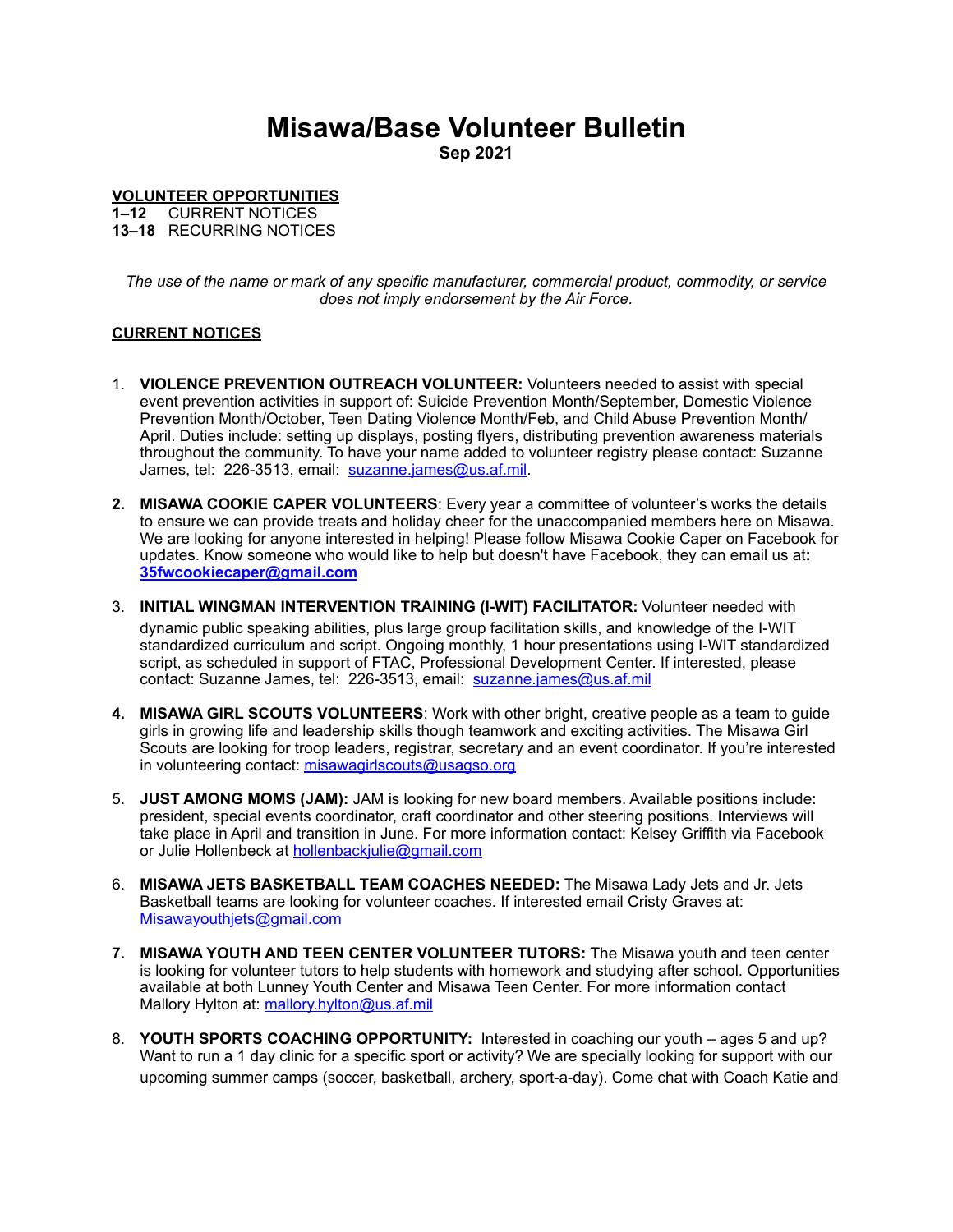let's make it work! For more information, contact Ms. Katie Crossman, Youth Sports Coordinator, at: [kathryn.crossman@us.af.mil](mailto:kathryn.crossman@us.af.mil)

- 9. **A&FRC FRONT DESK RECEPTIONIST:** The Airman & Family Readiness Center is seeking volunteers to manage the Reception Desk. This volunteer position includes administrative support, answering phones, receiving visitors, providing information, and other office tasks. For further information, please contact the A&FRC at 226-4735 or e-mail [35fss.fsc@us.af.mil](mailto:35fss.fsc@us.af.mil)
- 10. **LIBRARY WEEKLY STORY TIME:** Misawa AB Library is looking for 1-3 volunteers for reading or signing to children aged 2-5 years old. Story time is every Tuesday, 10:30-11:00. Books will be provided by the Library. For more information contact the Misawa Library. POC: Asako Tuttle, 226-3068, email at: [asako.tuttle.jp@us.af.mil](mailto:asako.tuttle.jp@us.af.mil)
- 11. **HIRING OUR HEROES MILITARY SPOUSE PROFESISONAL NETWORK (MSPN):** Are you are interested in keeping your resume active via strategic leadership volunteering opportunities or looking for a place to give back? The Misawa chapter of Hiring Our Heroes- Military Spouse Professional Network is here for you! For more information on joining the leadership team and all the great networking opportunities we offer, please contact Candace Brown at [misawa@hiringourheroes.org](mailto:misawa@hiringourheroes.org)
- 12. **MEDICAL TREATMENT FACILITY VOLUNTEERS:** Volunteers needed to serve in both professionally licensed / credentialed and administrative roles. Volunteering is a great way to get involved and maintain your professional skills. For more information contact the Misawa AB Red Cross at: DSN 226-3016, CIV 0176-77-3016, email: [misawa@redcross.org](mailto:misawa@redcross.org) or Facebook.com/ ARCMisawa

## **RECURRING NOTICES**

- 13. **AMERICAN RED CROSS VOLUNTEER**: Looking to volunteer? The Red Cross provides volunteer opportunities in the following areas: Medical Treatment Facility, Disaster Cycle Services, Hero Care Network, Training Services and Red Cross Program Support. For more information contact the Misawa AB Red Cross at: DSN 226-3016, CIV 0176-77-3016, email: misawa@redcross.org or Facebook.com/ARCMisawa
- 14. **PROTESTANT SUNDAY SCHOOL TEACHER ASSISTANT:** Volunteer needed to assist 35 FW Chapel Sunday School Teacher with class management, lesson plans, supervision of children, and clean up after class.Every Sunday at 1030. POC/Contact Info: Julie Hollenback/ hollenbackjulie@gmail.com
- 15. **MISAWA AB THRIFT SHOP:** The Misawa AB Thrift Shop is looking for volunteers to assist in the thrift shop. Groups no larger than 3. For more information contact: DSN 226-4447, Misawathriftshop@gmail.com or Facebook.com/misawathriftshop
- 16. **TEAR DOWN CREW FOR PROTESTANT CHILDREN'S CHURCH:** Volunteers needed for tear down chairs and tables after 35 FW Chapel Children's Church. Mop MPR after use. Wipe down bathrooms after use. Every Sunday from 1145-1215 hrs. POC/Contact Info: Julie Hollenback/ [hollenbackjulie@gmail.com](mailto:hollenbackjulie@gmail.com)
- 17. **A&FRC CULTURAL CITY TOUR GUIDE**: Do you enjoy sharing your knowledge of the Misawa City and culture with others? Volunteer as a Cultural City Tour guide for the Airmen and Family Readiness Center. This position allows volunteers to provide essential information to Misawa newcomers as you will be a key factor with helping individuals become better acclimated with the area. Requires availability on Fridays from 0800-1430. For more information please contact A&FRC. POC: Anca Yocom at DSN 226-4735, CIV: 0176-77-4735 or e-mail [ligia.yocom@us.af.mil.](mailto:ligia.yocom@us.af.mil)
- 18. **PAWS MISAWA:** PAWS is looking to increase our number of volunteers and board members. Join us on the 2<sup>nd</sup> and 4<sup>th</sup> Thursday evenings of each month at 1730 for our volunteer orientations. Need a